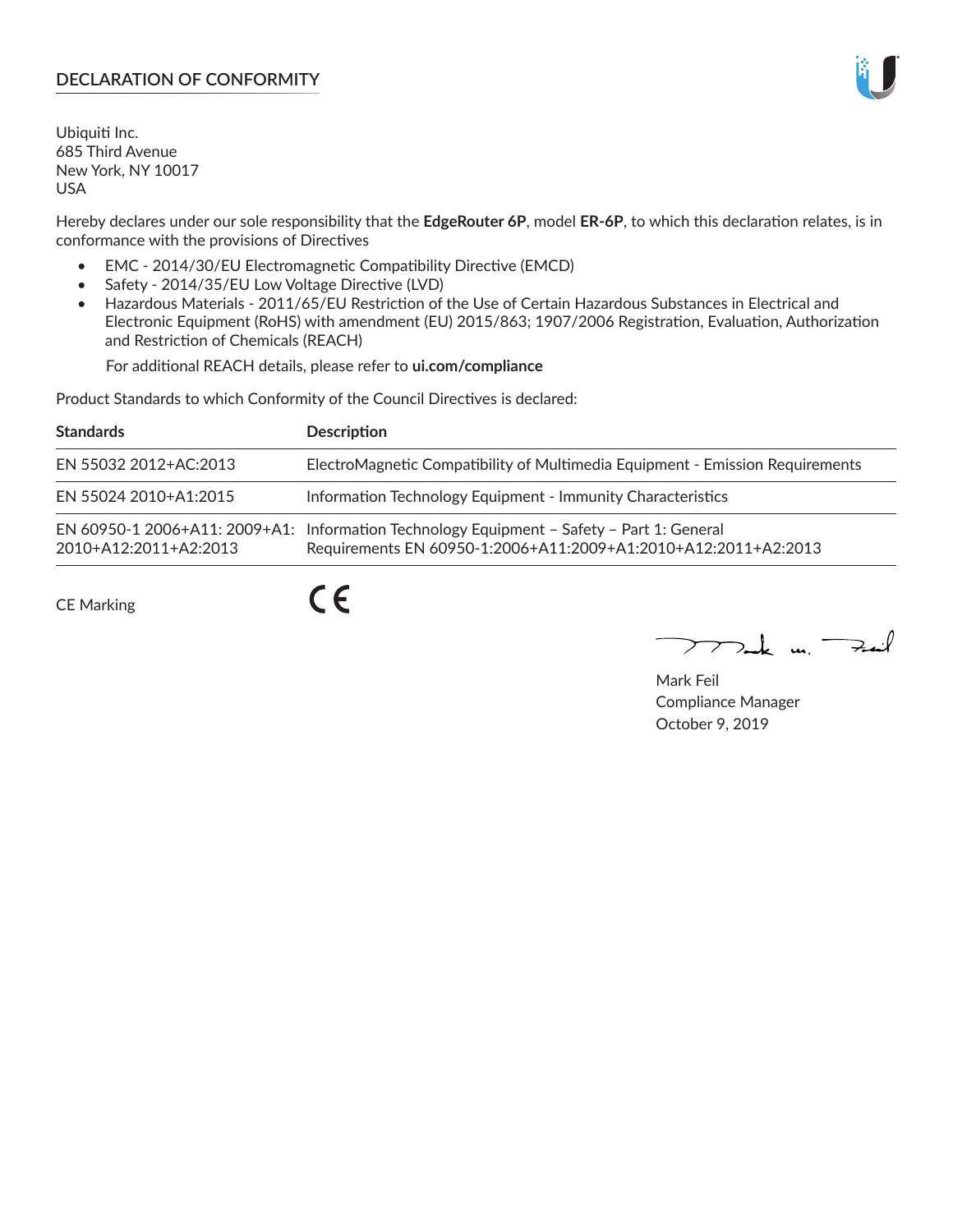# **DECLARATION OF CONFORMITY**



#### **български** [Bulgarian]

С настоящото Ubiquiti декларира, че това устройство ER-6P е в съответствие със съществените изисквания и други приложими разпоредби на Директиви 2014/30/ЕС, 2014/35/ЕС.

## **Hrvatski** [Croatian]

Ubiquiti ovim putem izjavljuje da je ovaj uređaj ER-6P sukladan osnovnim zahtjevima i ostalim bitnim odredbama Direktiva 2014/30/EU, 2014/35/EU.

# **Čeština** [Czech]

Ubiquiti tímto prohlašuje, že toto ER-6P zařízení, je ve shodě se základními požadavky a dalšími příslušnými ustanoveními směrnic 2014/30/EU, 2014/35/EU.

## **Dansk** [Danish]

Hermed, Ubiquiti, erklærer at denne ER-6P enhed, er i overensstemmelse med de væsentlige krav og øvrige relevante krav i direktiver 2014/30/EU, 2014/35/EU.

## **Nederlands** [Dutch]

Hierbij verklaart Ubiquiti, dat deze ER-6P apparaat, in overeenstemming is met de essentiële eisen en de andere relevante bepalingen van richtlijnen 2014/30/EU, 2014/35/EU.

#### **English**

Hereby, Ubiquiti, declares that this ER-6P device, is in compliance with the essential requirements and other relevant provisions of Directives 2014/30/EU, 2014/35/EU.

## **Eesti keel** [Estonian]

Käesolevaga Ubiquiti kinnitab, et antud ER-6P seade, on vastavus olulistele nõuetele ja teistele asjakohastele sätetele direktiivide 2014/30/EL, 2014/35/EL.

#### **Suomi** [Finnish]

Täten Ubiquiti vakuuttaa, että tämä ER-6P laite, on yhdenmukainen olennaisten vaatimusten ja muiden sitä koskevien direktiivien 2014/30/EU, 2014/35/EU.

## **Français** [French]

Par la présente Ubiquiti déclare que l'appareil ER-6P, est conforme aux exigences essentielles et aux autres dispositions pertinentes des directives 2014/30/UE, 2014/35/UE.

## **Deutsch** [German]

Hiermit erklärt Ubiquiti, dass sich dieses ER-6P Gerät, in Übereinstimmung mit den grundlegenden Anforderungen und den anderen relevanten Vorschriften der Richtlinien 2014/30/EU, 2014/35/EU befindet.

#### **Ελληνικά** [Greek]

Δια του παρόντος, Ubiquiti, δηλώνει ότι αυτή η συσκευή ER-6P, είναι σε συμμόρφωση με τις βασικές απαιτήσεις και τις λοιπές σχετικές διατάξεις των οδηγιών 2014/30/EE, 2014/35/EE.

#### **Magyar** [Hungarian]

Ezennel Ubiquiti kijelenti, hogy ez a ER-6P készülék megfelel az alapvető követelményeknek és más vonatkozó 2014/30/EU, 2014/35/EU irányelvek rendelkezéseit.

#### **Íslenska** [Icelandic]

Hér, Ubiquiti, því yfir að þetta ER-6P tæki er í samræmi við grunnkröfur og önnur viðeigandi ákvæði tilskipana 2014/30/ESB, 2014/35/ESB.

#### **Italiano** [Italian]

Con la presente, Ubiquiti, dichiara che questo dispositivo ER-6P, è conforme ai requisiti essenziali ed alle altre disposizioni pertinenti delle direttive 2014/30/UE, 2014/35/UE.